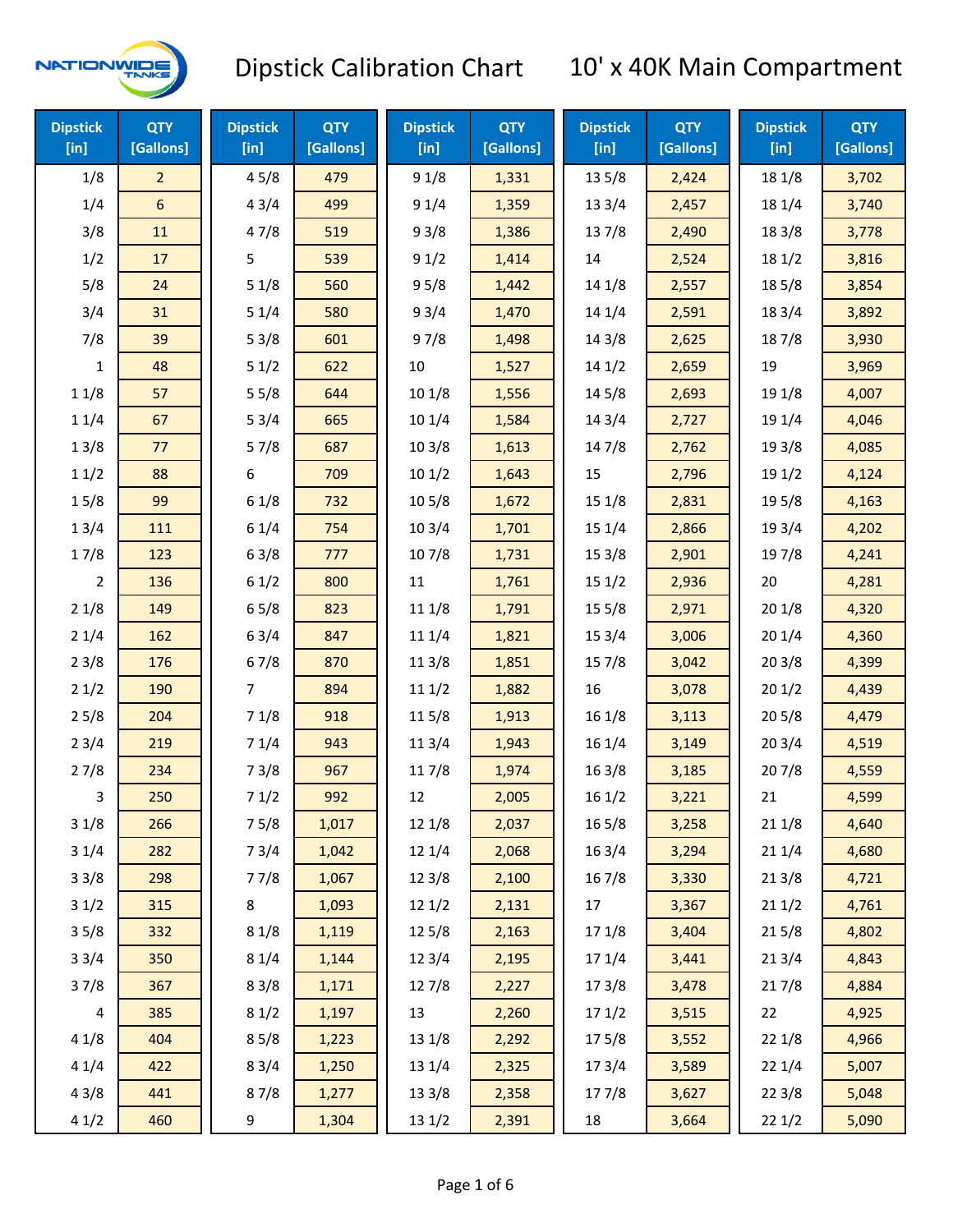

| <b>Dipstick</b><br>$[$ in] | <b>QTY</b><br>[Gallons] | <b>Dipstick</b><br>$[$ in] | <b>QTY</b><br>[Gallons] | <b>Dipstick</b><br>$[$ in] | <b>QTY</b><br>[Gallons] | <b>Dipstick</b><br>[in] | <b>QTY</b><br>[Gallons] | <b>Dipstick</b><br>$[$ in] | <b>QTY</b><br>[Gallons] |
|----------------------------|-------------------------|----------------------------|-------------------------|----------------------------|-------------------------|-------------------------|-------------------------|----------------------------|-------------------------|
| 225/8                      | 5,131                   | 271/8                      | 6,685                   | 315/8                      | 8,343                   | 36 1/8                  | 10,086                  | 40 5/8                     | 11,900                  |
| 223/4                      | 5,173                   | 271/4                      | 6,730                   | 31 3/4                     | 8,390                   | 36 1/4                  | 10,136                  | 40 3/4                     | 11,951                  |
| 227/8                      | 5,214                   | 273/8                      | 6,775                   | 317/8                      | 8,438                   | 363/8                   | 10,185                  | 407/8                      | 12,002                  |
| 23                         | 5,256                   | 271/2                      | 6,819                   | 32                         | 8,485                   | 361/2                   | 10,235                  | 41                         | 12,054                  |
| 231/8                      | 5,298                   | 275/8                      | 6,864                   | 32 1/8                     | 8,533                   | 365/8                   | 10,285                  | 41 1/8                     | 12,105                  |
| 231/4                      | 5,340                   | 273/4                      | 6,909                   | 32 1/4                     | 8,580                   | 363/4                   | 10,334                  | 41 1/4                     | 12,156                  |
| 233/8                      | 5,382                   | 277/8                      | 6,955                   | 323/8                      | 8,628                   | 367/8                   | 10,384                  | 413/8                      | 12,208                  |
| 231/2                      | 5,424                   | 28                         | 7,000                   | 321/2                      | 8,676                   | 37                      | 10,434                  | 411/2                      | 12,259                  |
| 235/8                      | 5,466                   | 28 1/8                     | 7,045                   | 325/8                      | 8,723                   | 37 1/8                  | 10,484                  | 41 5/8                     | 12,311                  |
| 233/4                      | 5,509                   | 28 1/4                     | 7,090                   | 32 3/4                     | 8,771                   | 37 1/4                  | 10,534                  | 41 3/4                     | 12,362                  |
| 237/8                      | 5,551                   | 28 3/8                     | 7,136                   | 327/8                      | 8,819                   | 373/8                   | 10,584                  | 417/8                      | 12,414                  |
| 24                         | 5,594                   | 281/2                      | 7,181                   | 33                         | 8,867                   | 371/2                   | 10,634                  | 42                         | 12,466                  |
| 241/8                      | 5,636                   | 28 5/8                     | 7,227                   | 33 1/8                     | 8,915                   | 375/8                   | 10,684                  | 42 1/8                     | 12,517                  |
| 241/4                      | 5,679                   | 28 3/4                     | 7,273                   | 33 1/4                     | 8,963                   | 373/4                   | 10,734                  | 42 1/4                     | 12,569                  |
| 243/8                      | 5,722                   | 287/8                      | 7,318                   | 33 3/8                     | 9,012                   | 377/8                   | 10,784                  | 42 3/8                     | 12,621                  |
| 241/2                      | 5,765                   | 29                         | 7,364                   | 331/2                      | 9,060                   | 38                      | 10,834                  | 421/2                      | 12,672                  |
| 245/8                      | 5,808                   | 29 1/8                     | 7,410                   | 33 5/8                     | 9,108                   | 38 1/8                  | 10,885                  | 42 5/8                     | 12,724                  |
| 243/4                      | 5,851                   | 29 1/4                     | 7,456                   | 33 3/4                     | 9,156                   | 38 1/4                  | 10,935                  | 42 3/4                     | 12,776                  |
| 24 7/8                     | 5,894                   | 29 3/8                     | 7,502                   | 337/8                      | 9,205                   | 38 3/8                  | 10,985                  | 42 7/8                     | 12,828                  |
| 25                         | 5,937                   | 29 1/2                     | 7,548                   | 34                         | 9,253                   | 38 1/2                  | 11,036                  | 43                         | 12,880                  |
| 251/8                      | 5,980                   | 29 5/8                     | 7,594                   | 34 1/8                     | 9,302                   | 38 5/8                  | 11,086                  | 43 1/8                     | 12,932                  |
| 251/4                      | 6,024                   | 29 3/4                     | 7,641                   | 34 1/4                     | 9,351                   | 38 3/4                  | 11,137                  | 43 1/4                     | 12,984                  |
| 253/8                      | 6,067                   | 297/8                      | 7,687                   | 34 3/8                     | 9,399                   | 387/8                   | 11,187                  | 43 3/8                     | 13,036                  |
| 251/2                      | 6,111                   | 30                         | 7,733                   | 34 1/2                     | 9,448                   | 39                      | 11,238                  | 43 1/2                     | 13,088                  |
| 255/8                      | 6,155                   | 30 1/8                     | 7,780                   | 345/8                      | 9,497                   | 39 1/8                  | 11,288                  | 43 5/8                     | 13,140                  |
| 253/4                      | 6,198                   | 301/4                      | 7,826                   | 34 3/4                     | 9,545                   | 39 1/4                  | 11,339                  | 43 3/4                     | 13,192                  |
| 257/8                      | 6,242                   | 30 3/8                     | 7,873                   | 347/8                      | 9,594                   | 39 3/8                  | 11,390                  | 437/8                      | 13,245                  |
| 26                         | 6,286                   | 301/2                      | 7,920                   | 35                         | 9,643                   | 39 1/2                  | 11,441                  | 44                         | 13,297                  |
| 26 1/8                     | 6,330                   | 305/8                      | 7,966                   | 35 1/8                     | 9,692                   | 39 5/8                  | 11,492                  | 44 1/8                     | 13,349                  |
| 261/4                      | 6,374                   | 303/4                      | 8,013                   | 35 1/4                     | 9,741                   | 39 3/4                  | 11,542                  | 44 1/4                     | 13,401                  |
| 263/8                      | 6,418                   | 307/8                      | 8,060                   | 35 3/8                     | 9,791                   | 397/8                   | 11,593                  | 44 3/8                     | 13,454                  |
| 261/2                      | 6,463                   | 31                         | 8,107                   | 351/2                      | 9,840                   | 40                      | 11,644                  | 44 1/2                     | 13,506                  |
| 265/8                      | 6,507                   | 31 1/8                     | 8,154                   | 355/8                      | 9,889                   | 40 1/8                  | 11,695                  | 44 5/8                     | 13,559                  |
| 263/4                      | 6,551                   | 31 1/4                     | 8,201                   | 35 3/4                     | 9,938                   | 40 1/4                  | 11,746                  | 44 3/4                     | 13,611                  |
| 267/8                      | 6,596                   | 313/8                      | 8,248                   | 35 7/8                     | 9,988                   | 40 3/8                  | 11,797                  | 447/8                      | 13,663                  |
| 27                         | 6,640                   | 31 1/2                     | 8,295                   | 36                         | 10,037                  | 40 1/2                  | 11,849                  | 45                         | 13,716                  |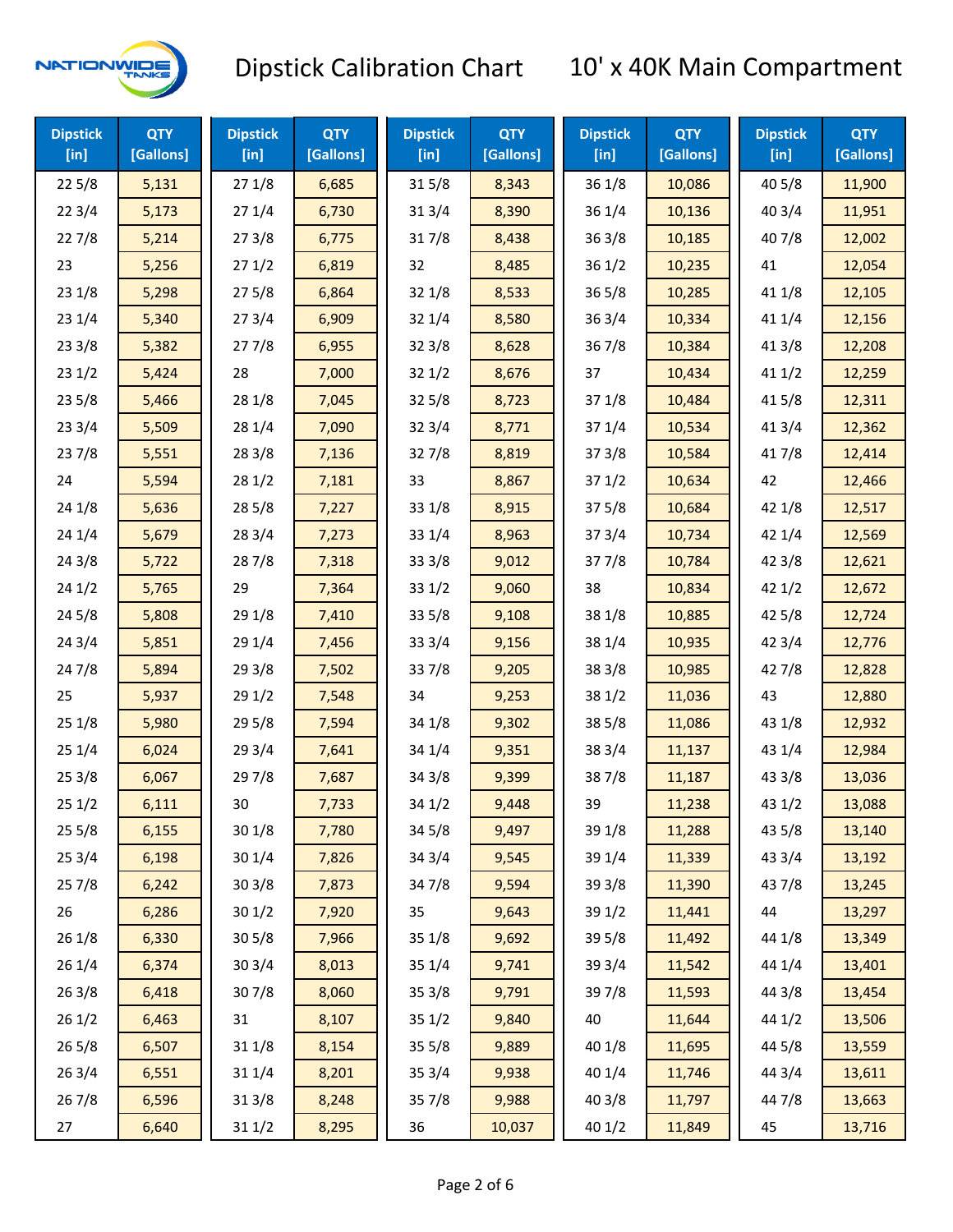

| <b>Dipstick</b><br>$[$ in] | <b>QTY</b><br>[Gallons] | <b>Dipstick</b><br>$[$ in] | <b>QTY</b><br>[Gallons] | <b>Dipstick</b><br>$[$ in] | <b>QTY</b><br>[Gallons] | <b>Dipstick</b><br>$[$ in] | <b>QTY</b><br>[Gallons] | <b>Dipstick</b><br>[in] | <b>QTY</b><br>[Gallons] |
|----------------------------|-------------------------|----------------------------|-------------------------|----------------------------|-------------------------|----------------------------|-------------------------|-------------------------|-------------------------|
| 45 1/8                     | 13,768                  | 49 5/8                     | 15,679                  | 54 1/8                     | 17,618                  | 58 5/8                     | 19,573                  | 63 1/8                  | 21,532                  |
| 45 1/4                     | 13,821                  | 49 3/4                     | 15,732                  | 54 1/4                     | 17,672                  | 58 3/4                     | 19,627                  | 63 1/4                  | 21,586                  |
| 45 3/8                     | 13,874                  | 49 7/8                     | 15,786                  | 54 3/8                     | 17,726                  | 587/8                      | 19,682                  | 63 3/8                  | 21,640                  |
| 451/2                      | 13,926                  | 50                         | 15,839                  | 54 1/2                     | 17,780                  | 59                         | 19,736                  | 63 1/2                  | 21,695                  |
| 45 5/8                     | 13,979                  | 501/8                      | 15,893                  | 545/8                      | 17,834                  | 59 1/8                     | 19,790                  | 63 5/8                  | 21,749                  |
| 45 3/4                     | 14,032                  | 501/4                      | 15,947                  | 54 3/4                     | 17,889                  | 59 1/4                     | 19,845                  | 63 3/4                  | 21,803                  |
| 45 7/8                     | 14,084                  | 503/8                      | 16,000                  | 547/8                      | 17,943                  | 59 3/8                     | 19,899                  | 637/8                   | 21,858                  |
| 46                         | 14,137                  | 501/2                      | 16,054                  | 55                         | 17,997                  | 59 1/2                     | 19,954                  | 64                      | 21,912                  |
| 46 1/8                     | 14,190                  | 505/8                      | 16,108                  | 55 1/8                     | 18,051                  | 59 5/8                     | 20,008                  | 64 1/8                  | 21,966                  |
| 46 1/4                     | 14,243                  | 50 3/4                     | 16,161                  | 55 1/4                     | 18,105                  | 59 3/4                     | 20,063                  | 64 1/4                  | 22,020                  |
| 463/8                      | 14,296                  | 507/8                      | 16,215                  | 55 3/8                     | 18,160                  | 597/8                      | 20,117                  | 64 3/8                  | 22,075                  |
| 46 1/2                     | 14,348                  | 51                         | 16,269                  | 551/2                      | 18,214                  | 60                         | 20,171                  | 64 1/2                  | 22,129                  |
| 46 5/8                     | 14,401                  | 51 1/8                     | 16,323                  | 55 5/8                     | 18,268                  | 60 1/8                     | 20,226                  | 64 5/8                  | 22,183                  |
| 46 3/4                     | 14,454                  | 51 1/4                     | 16,376                  | 55 3/4                     | 18,323                  | 60 1/4                     | 20,280                  | 64 3/4                  | 22,237                  |
| 46 7/8                     | 14,507                  | 513/8                      | 16,430                  | 55 7/8                     | 18,377                  | 603/8                      | 20,335                  | 64 7/8                  | 22,292                  |
| 47                         | 14,560                  | 511/2                      | 16,484                  | 56                         | 18,431                  | 601/2                      | 20,389                  | 65                      | 22,346                  |
| 47 1/8                     | 14,613                  | 515/8                      | 16,538                  | 56 1/8                     | 18,485                  | 60 5/8                     | 20,444                  | 65 1/8                  | 22,400                  |
| 47 1/4                     | 14,666                  | 513/4                      | 16,592                  | 56 1/4                     | 18,540                  | 60 3/4                     | 20,498                  | 65 1/4                  | 22,454                  |
| 47 3/8                     | 14,719                  | 517/8                      | 16,645                  | 56 3/8                     | 18,594                  | 607/8                      | 20,552                  | 65 3/8                  | 22,509                  |
| 47 1/2                     | 14,772                  | 52                         | 16,699                  | 56 1/2                     | 18,648                  | 61                         | 20,607                  | 65 1/2                  | 22,563                  |
| 475/8                      | 14,825                  | 52 1/8                     | 16,753                  | 56 5/8                     | 18,703                  | 61 1/8                     | 20,661                  | 65 5/8                  | 22,617                  |
| 47 3/4                     | 14,879                  | 52 1/4                     | 16,807                  | 56 3/4                     | 18,757                  | 61 1/4                     | 20,716                  | 65 3/4                  | 22,671                  |
| 477/8                      | 14,932                  | 52 3/8                     | 16,861                  | 567/8                      | 18,811                  | 61 3/8                     | 20,770                  | 65 7/8                  | 22,725                  |
| 48                         | 14,985                  | 521/2                      | 16,915                  | 57                         | 18,866                  | 611/2                      | 20,825                  | 66                      | 22,779                  |
| 48 1/8                     | 15,038                  | 52 5/8                     | 16,969                  | 57 1/8                     | 18,920                  | 615/8                      | 20,879                  | 66 1/8                  | 22,833                  |
| 48 1/4                     | 15,091                  | 52 3/4                     | 17,023                  | 57 1/4                     | 18,974                  | 613/4                      | 20,933                  | 66 1/4                  | 22,888                  |
| 48 3/8                     | 15,145                  | 527/8                      | 17,077                  | 57 3/8                     | 19,029                  | 617/8                      | 20,988                  | 66 3/8                  | 22,942                  |
| 48 1/2                     | 15,198                  | 53                         | 17,131                  | 57 1/2                     | 19,083                  | 62                         | 21,042                  | 66 1/2                  | 22,996                  |
| 48 5/8                     | 15,251                  | 53 1/8                     | 17,185                  | 57 5/8                     | 19,138                  | 62 1/8                     | 21,097                  | 66 5/8                  | 23,050                  |
| 48 3/4                     | 15,305                  | 53 1/4                     | 17,239                  | 573/4                      | 19,192                  | 621/4                      | 21,151                  | 66 3/4                  | 23,104                  |
| 487/8                      | 15,358                  | 53 3/8                     | 17,293                  | 577/8                      | 19,246                  | 62 3/8                     | 21,205                  | 667/8                   | 23,158                  |
| 49                         | 15,411                  | 53 1/2                     | 17,347                  | 58                         | 19,301                  | 621/2                      | 21,260                  | 67                      | 23,212                  |
| 49 1/8                     | 15,465                  | 53 5/8                     | 17,401                  | 58 1/8                     | 19,355                  | 62 5/8                     | 21,314                  | 671/8                   | 23,266                  |
| 49 1/4                     | 15,518                  | 53 3/4                     | 17,455                  | 58 1/4                     | 19,410                  | 62 3/4                     | 21,369                  | 671/4                   | 23,320                  |
| 49 3/8                     | 15,572                  | 537/8                      | 17,509                  | 58 3/8                     | 19,464                  | 627/8                      | 21,423                  | 673/8                   | 23,374                  |
| 49 1/2                     | 15,625                  | 54                         | 17,564                  | 58 1/2                     | 19,518                  | 63                         | 21,477                  | 67 1/2                  | 23,428                  |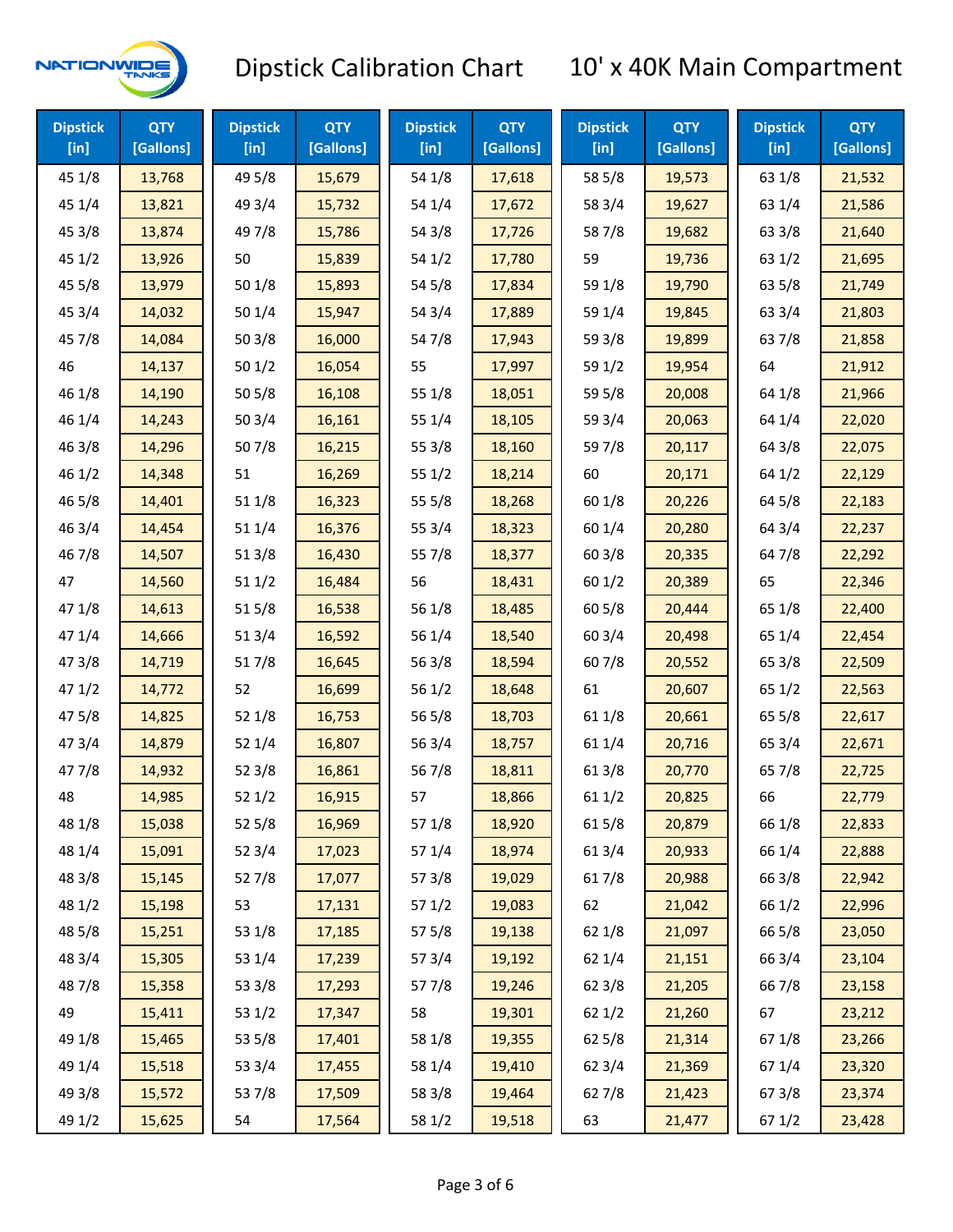

| <b>Dipstick</b><br>$[$ in] | <b>QTY</b><br>[Gallons] | <b>Dipstick</b><br>$[$ in] | <b>QTY</b><br>[Gallons] | <b>Dipstick</b><br>$[$ in] | <b>QTY</b><br>[Gallons] | <b>Dipstick</b><br>$[$ in] | <b>QTY</b><br>[Gallons] | <b>Dipstick</b><br>[in] | <b>QTY</b><br>[Gallons] |
|----------------------------|-------------------------|----------------------------|-------------------------|----------------------------|-------------------------|----------------------------|-------------------------|-------------------------|-------------------------|
| 675/8                      | 23,482                  | 72 1/8                     | 25,411                  | 765/8                      | 27,307                  | 81 1/8                     | 29,156                  | 855/8                   | 30,944                  |
| 67 3/4                     | 23,536                  | 72 1/4                     | 25,464                  | 763/4                      | 27,359                  | 81 1/4                     | 29,206                  | 85 3/4                  | 30,992                  |
| 677/8                      | 23,590                  | 72 3/8                     | 25,517                  | 767/8                      | 27,411                  | 81 3/8                     | 29,257                  | 857/8                   | 31,041                  |
| 68                         | 23,644                  | 72 1/2                     | 25,571                  | 77                         | 27,463                  | 81 1/2                     | 29,307                  | 86                      | 31,090                  |
| 68 1/8                     | 23,697                  | 725/8                      | 25,624                  | 77 1/8                     | 27,515                  | 815/8                      | 29,358                  | 86 1/8                  | 31,138                  |
| 68 1/4                     | 23,751                  | 72 3/4                     | 25,677                  | 77 1/4                     | 27,567                  | 813/4                      | 29,408                  | 86 1/4                  | 31,186                  |
| 68 3/8                     | 23,805                  | 727/8                      | 25,730                  | 77 3/8                     | 27,619                  | 817/8                      | 29,458                  | 86 3/8                  | 31,235                  |
| 68 1/2                     | 23,859                  | 73                         | 25,783                  | 771/2                      | 27,670                  | 82                         | 29,509                  | 86 1/2                  | 31,283                  |
| 68 5/8                     | 23,913                  | 73 1/8                     | 25,836                  | 775/8                      | 27,722                  | 82 1/8                     | 29,559                  | 86 5/8                  | 31,331                  |
| 68 3/4                     | 23,967                  | 73 1/4                     | 25,889                  | 773/4                      | 27,774                  | 82 1/4                     | 29,609                  | 86 3/4                  | 31,380                  |
| 687/8                      | 24,020                  | 73 3/8                     | 25,942                  | 777/8                      | 27,826                  | 82 3/8                     | 29,659                  | 867/8                   | 31,428                  |
| 69                         | 24,074                  | 73 1/2                     | 25,995                  | 78                         | 27,877                  | 821/2                      | 29,709                  | 87                      | 31,476                  |
| 69 1/8                     | 24,128                  | 73 5/8                     | 26,047                  | 78 1/8                     | 27,929                  | 825/8                      | 29,759                  | 871/8                   | 31,524                  |
| 69 1/4                     | 24,182                  | 73 3/4                     | 26,100                  | 78 1/4                     | 27,981                  | 82 3/4                     | 29,809                  | 87 1/4                  | 31,572                  |
| 69 3/8                     | 24,235                  | 737/8                      | 26,153                  | 78 3/8                     | 28,032                  | 827/8                      | 29,859                  | 87 3/8                  | 31,620                  |
| 69 1/2                     | 24,289                  | 74                         | 26,206                  | 78 1/2                     | 28,084                  | 83                         | 29,909                  | 871/2                   | 31,667                  |
| 69 5/8                     | 24,343                  | 74 1/8                     | 26,259                  | 78 5/8                     | 28,135                  | 83 1/8                     | 29,959                  | 875/8                   | 31,715                  |
| 69 3/4                     | 24,396                  | 74 1/4                     | 26,311                  | 78 3/4                     | 28,187                  | 83 1/4                     | 30,009                  | 87 3/4                  | 31,763                  |
| 697/8                      | 24,450                  | 74 3/8                     | 26,364                  | 787/8                      | 28,238                  | 83 3/8                     | 30,058                  | 877/8                   | 31,810                  |
| 70                         | 24,504                  | 74 1/2                     | 26,417                  | 79                         | 28,289                  | 83 1/2                     | 30,108                  | 88                      | 31,858                  |
| 70 1/8                     | 24,557                  | 74 5/8                     | 26,469                  | 79 1/8                     | 28,341                  | 83 5/8                     | 30,158                  | 88 1/8                  | 31,905                  |
| 70 1/4                     | 24,611                  | 74 3/4                     | 26,522                  | 79 1/4                     | 28,392                  | 83 3/4                     | 30,207                  | 88 1/4                  | 31,953                  |
| 70 3/8                     | 24,664                  | 747/8                      | 26,574                  | 79 3/8                     | 28,443                  | 837/8                      | 30,257                  | 88 3/8                  | 32,000                  |
| 70 1/2                     | 24,718                  | 75                         | 26,627                  | 79 1/2                     | 28,494                  | 84                         | 30,306                  | 88 1/2                  | 32,047                  |
| 70 5/8                     | 24,771                  | 75 1/8                     | 26,680                  | 79 5/8                     | 28,545                  | 84 1/8                     | 30,355                  | 88 5/8                  | 32,095                  |
| 70 3/4                     | 24,825                  | 75 1/4                     | 26,732                  | 79 3/4                     | 28,597                  | 84 1/4                     | 30,405                  | 88 3/4                  | 32,142                  |
| 70 7/8                     | 24,878                  | 75 3/8                     | 26,784                  | 79 7/8                     | 28,648                  | 84 3/8                     | 30,454                  | 887/8                   | 32,189                  |
| 71                         | 24,931                  | 75 1/2                     | 26,837                  | 80                         | 28,699                  | 84 1/2                     | 30,503                  | 89                      | 32,236                  |
| 71 1/8                     | 24,985                  | 75 5/8                     | 26,889                  | 80 1/8                     | 28,750                  | 84 5/8                     | 30,552                  | 89 1/8                  | 32,283                  |
| 71 1/4                     | 25,038                  | 75 3/4                     | 26,942                  | 80 1/4                     | 28,801                  | 84 3/4                     | 30,602                  | 89 1/4                  | 32,330                  |
| 713/8                      | 25,092                  | 75 7/8                     | 26,994                  | 803/8                      | 28,851                  | 847/8                      | 30,651                  | 89 3/8                  | 32,377                  |
| 71 1/2                     | 25,145                  | 76                         | 27,046                  | 80 1/2                     | 28,902                  | 85                         | 30,700                  | 89 1/2                  | 32,423                  |
| 715/8                      | 25,198                  | 76 1/8                     | 27,098                  | 80 5/8                     | 28,953                  | 85 1/8                     | 30,749                  | 89 5/8                  | 32,470                  |
| 713/4                      | 25,252                  | 76 1/4                     | 27,150                  | 80 3/4                     | 29,004                  | 85 1/4                     | 30,797                  | 89 3/4                  | 32,517                  |
| 717/8                      | 25,305                  | 763/8                      | 27,203                  | 807/8                      | 29,054                  | 85 3/8                     | 30,846                  | 897/8                   | 32,563                  |
| 72                         | 25,358                  | 76 1/2                     | 27,255                  | 81                         | 29,105                  | 85 1/2                     | 30,895                  | 90                      | 32,610                  |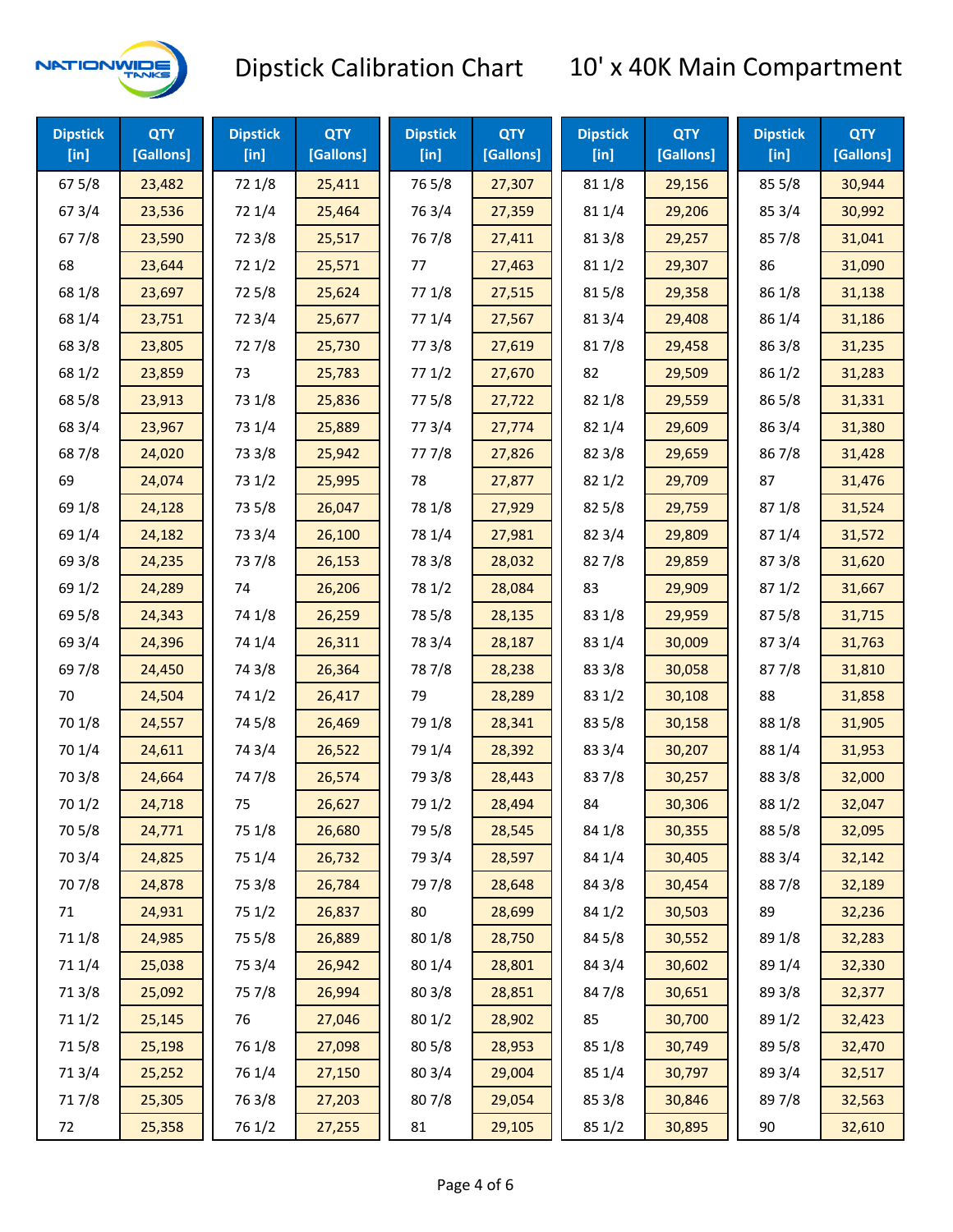

| <b>Dipstick</b><br>[in] | <b>QTY</b><br>[Gallons] | <b>Dipstick</b><br>[in] | <b>QTY</b><br>[Gallons] | <b>Dipstick</b><br>[in] | <b>QTY</b><br>[Gallons] | <b>Dipstick</b><br>$[$ in] | <b>QTY</b><br>[Gallons] | <b>Dipstick</b><br>[in] | <b>QTY</b><br>[Gallons] |
|-------------------------|-------------------------|-------------------------|-------------------------|-------------------------|-------------------------|----------------------------|-------------------------|-------------------------|-------------------------|
| 90 1/8                  | 32,656                  | 94 5/8                  | 34,276                  | 99 1/8                  | 35,784                  | 103 5/8                    | 37,158                  | 108 1/8                 | 38,369                  |
| 90 1/4                  | 32,702                  | 94 3/4                  | 34,319                  | 99 1/4                  | 35,824                  | 103 3/4                    | 37,194                  | 108 1/4                 | 38,400                  |
| 903/8                   | 32,749                  | 947/8                   | 34,363                  | 99 3/8                  | 35,864                  | 103 7/8                    | 37,230                  | 108 3/8                 | 38,430                  |
| 901/2                   | 32,795                  | 95                      | 34,406                  | 99 1/2                  | 35,904                  | 104                        | 37,265                  | 108 1/2                 | 38,461                  |
| 905/8                   | 32,841                  | 95 1/8                  | 34,449                  | 99 5/8                  | 35,944                  | 104 1/8                    | 37,301                  | 108 5/8                 | 38,492                  |
| 90 3/4                  | 32,887                  | 95 1/4                  | 34,492                  | 99 3/4                  | 35,983                  | 104 1/4                    | 37,336                  | 108 3/4                 | 38,522                  |
| 907/8                   | 32,933                  | 95 3/8                  | 34,535                  | 99 7/8                  | 36,023                  | 104 3/8                    | 37,372                  | 108 7/8                 | 38,552                  |
| 91                      | 32,979                  | 95 1/2                  | 34,578                  | 100                     | 36,062                  | 1041/2                     | 37,407                  | 109                     | 38,582                  |
| 91 1/8                  | 33,025                  | 95 5/8                  | 34,621                  | 100 1/8                 | 36,102                  | 104 5/8                    | 37,442                  | 109 1/8                 | 38,612                  |
| 91 1/4                  | 33,070                  | 95 3/4                  | 34,664                  | 100 1/4                 | 36,141                  | 104 3/4                    | 37,477                  | 109 1/4                 | 38,642                  |
| 913/8                   | 33,116                  | 95 7/8                  | 34,707                  | 100 3/8                 | 36,180                  | 104 7/8                    | 37,512                  | 109 3/8                 | 38,671                  |
| 91 1/2                  | 33,162                  | 96                      | 34,749                  | 1001/2                  | 36,219                  | 105                        | 37,547                  | 109 1/2                 | 38,700                  |
| 915/8                   | 33,207                  | 96 1/8                  | 34,792                  | 100 5/8                 | 36,258                  | 105 1/8                    | 37,581                  | 109 5/8                 | 38,730                  |
| 913/4                   | 33,252                  | 96 1/4                  | 34,834                  | 100 3/4                 | 36,297                  | 105 1/4                    | 37,616                  | 109 3/4                 | 38,759                  |
| 917/8                   | 33,298                  | 96 3/8                  | 34,877                  | 100 7/8                 | 36,336                  | 105 3/8                    | 37,650                  | 109 7/8                 | 38,787                  |
| 92                      | 33,343                  | 96 1/2                  | 34,919                  | 101                     | 36,374                  | 1051/2                     | 37,684                  | 110                     | 38,816                  |
| 92 1/8                  | 33,388                  | 96 5/8                  | 34,961                  | 101 1/8                 | 36,413                  | 105 5/8                    | 37,718                  | 110 1/8                 | 38,845                  |
| 92 1/4                  | 33,433                  | 96 3/4                  | 35,003                  | 101 1/4                 | 36,451                  | 105 3/4                    | 37,752                  | 110 1/4                 | 38,873                  |
| 92 3/8                  | 33,479                  | 967/8                   | 35,045                  | 101 3/8                 | 36,489                  | 105 7/8                    | 37,786                  | 110 3/8                 | 38,901                  |
| 921/2                   | 33,524                  | 97                      | 35,087                  | 1011/2                  | 36,527                  | 106                        | 37,819                  | 110 1/2                 | 38,929                  |
| 925/8                   | 33,568                  | 97 1/8                  | 35,129                  | 101 5/8                 | 36,565                  | 106 1/8                    | 37,853                  | 110 5/8                 | 38,957                  |
| 92 3/4                  | 33,613                  | 97 1/4                  | 35,170                  | 101 3/4                 | 36,603                  | 106 1/4                    | 37,886                  | 110 3/4                 | 38,984                  |
| 927/8                   | 33,658                  | 973/8                   | 35,212                  | 101 7/8                 | 36,641                  | 106 3/8                    | 37,919                  | 110 7/8                 | 39,012                  |
| 93                      | 33,703                  | 97 1/2                  | 35,253                  | 102                     | 36,679                  | 106 1/2                    | 37,952                  | 111                     | 39,039                  |
| 93 1/8                  | 33,747                  | 975/8                   | 35,295                  | 102 1/8                 | 36,716                  | 106 5/8                    | 37,985                  | 111 1/8                 | 39,066                  |
| 93 1/4                  | 33,792                  | 973/4                   | 35,336                  | 102 1/4                 | 36,754                  | 106 3/4                    | 38,018                  | 111 1/4                 | 39,093                  |
| 93 3/8                  | 33,836                  | 977/8                   | 35,377                  | 102 3/8                 | 36,791                  | 106 7/8                    | 38,051                  | 111 3/8                 | 39,120                  |
| 93 1/2                  | 33,880                  | 98                      | 35,418                  | 1021/2                  | 36,828                  | 107                        | 38,083                  | 111 1/2                 | 39,146                  |
| 93 5/8                  | 33,925                  | 98 1/8                  | 35,459                  | 102 5/8                 | 36,865                  | 107 1/8                    | 38,115                  | 1115/8                  | 39,172                  |
| 93 3/4                  | 33,969                  | 98 1/4                  | 35,500                  | 102 3/4                 | 36,902                  | 107 1/4                    | 38,148                  | 111 3/4                 | 39,199                  |
| 937/8                   | 34,013                  | 98 3/8                  | 35,541                  | 102 7/8                 | 36,939                  | 1073/8                     | 38,180                  | 111 7/8                 | 39,224                  |
| 94                      | 34,057                  | 98 1/2                  | 35,582                  | 103                     | 36,976                  | 1071/2                     | 38,212                  | 112                     | 39,250                  |
| 94 1/8                  | 34,101                  | 98 5/8                  | 35,622                  | 103 1/8                 | 37,013                  | 1075/8                     | 38,243                  | 112 1/8                 | 39,276                  |
| 94 1/4                  | 34,145                  | 98 3/4                  | 35,663                  | 103 1/4                 | 37,049                  | 107 3/4                    | 38,275                  | 112 1/4                 | 39,301                  |
| 94 3/8                  | 34,188                  | 987/8                   | 35,703                  | 103 3/8                 | 37,085                  | 1077/8                     | 38,306                  | 112 3/8                 | 39,326                  |
| 94 1/2                  | 34,232                  | 99                      | 35,744                  | 103 1/2                 | 37,122                  | 108                        | 38,338                  | 112 1/2                 | 39,351                  |